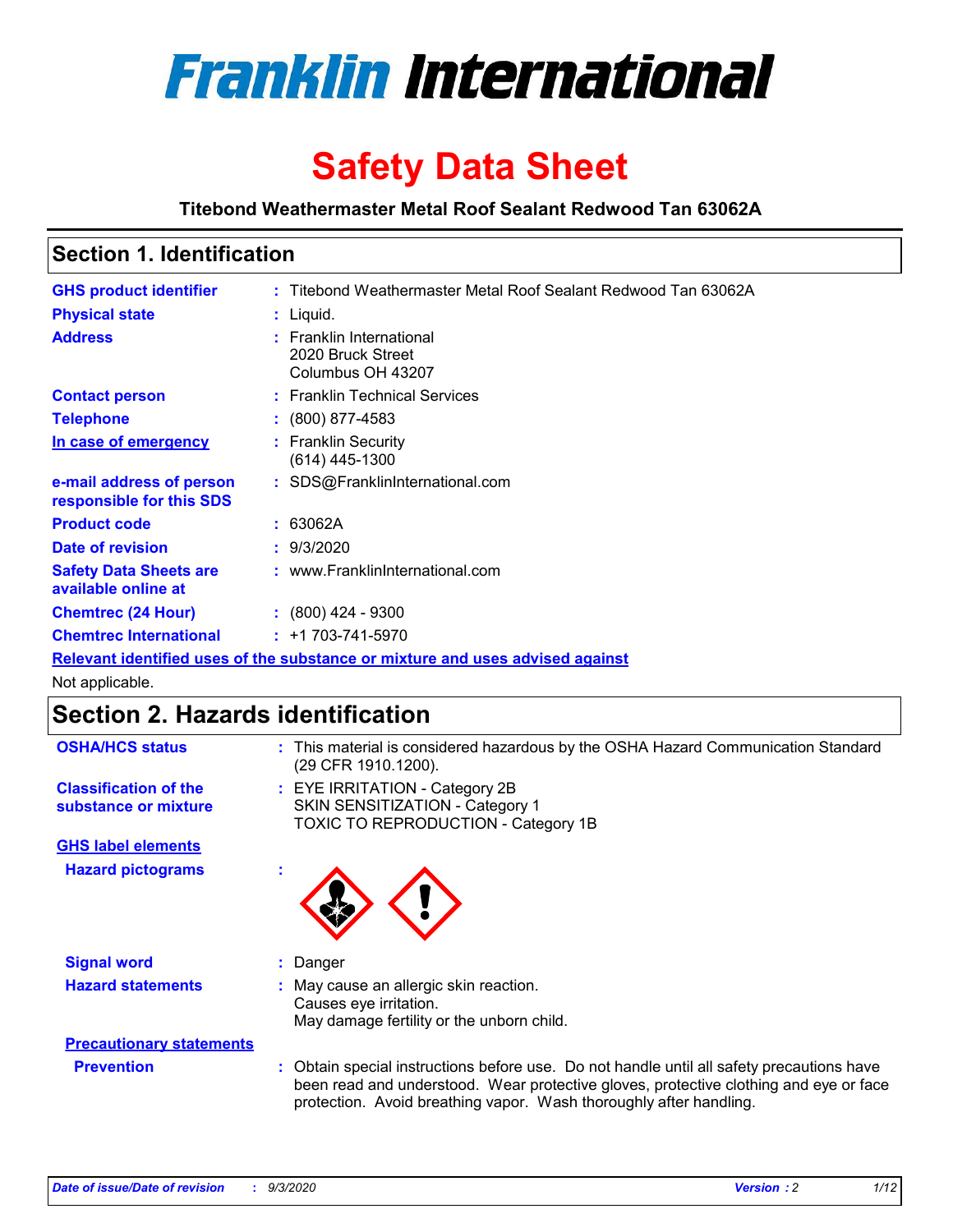### **Section 2. Hazards identification**

| <b>Response</b>                            | : IF exposed or concerned: Get medical advice or attention. Wash contaminated clothing<br>before reuse. IF ON SKIN: Wash with plenty of water. IF IN EYES: Rinse cautiously<br>with water for several minutes. Remove contact lenses, if present and easy to do.<br>Continue rinsing. If eye irritation persists: Get medical advice or attention. |
|--------------------------------------------|----------------------------------------------------------------------------------------------------------------------------------------------------------------------------------------------------------------------------------------------------------------------------------------------------------------------------------------------------|
| <b>Storage</b>                             | : Store locked up.                                                                                                                                                                                                                                                                                                                                 |
| <b>Disposal</b>                            | : Dispose of contents and container in accordance with all local, regional, national and<br>international regulations.                                                                                                                                                                                                                             |
| <b>Hazards not otherwise</b><br>classified | : Product generates methanol during cure.                                                                                                                                                                                                                                                                                                          |

# **Section 3. Composition/information on ingredients**

| <b>Substance/mixture</b> |  | $:$ Mixture |
|--------------------------|--|-------------|
|--------------------------|--|-------------|

| <b>Ingredient name</b>       | $\mathbf{0}$<br>70 | <b>CAS number</b> |
|------------------------------|--------------------|-------------------|
| 3-aminopropyltriethoxysilane | צ≥                 | 919-30-2          |
| Dibutyltin dilaurate         | ∣≤0.3              | 77-58-7           |

Any concentration shown as a range is to protect confidentiality or is due to batch variation.

**There are no additional ingredients present which, within the current knowledge of the supplier and in the concentrations applicable, are classified as hazardous to health or the environment and hence require reporting in this section.**

**Occupational exposure limits, if available, are listed in Section 8.**

### **Section 4. First aid measures**

| <b>Description of necessary first aid measures</b> |                                                                                                                                                                                                                                                                                                                                                                                                                                                                                                                                                                                                                                                                                                                                                                           |
|----------------------------------------------------|---------------------------------------------------------------------------------------------------------------------------------------------------------------------------------------------------------------------------------------------------------------------------------------------------------------------------------------------------------------------------------------------------------------------------------------------------------------------------------------------------------------------------------------------------------------------------------------------------------------------------------------------------------------------------------------------------------------------------------------------------------------------------|
| <b>Eye contact</b>                                 | : Immediately flush eyes with plenty of water, occasionally lifting the upper and lower<br>eyelids. Check for and remove any contact lenses. Continue to rinse for at least 10<br>minutes. If irritation persists, get medical attention.                                                                                                                                                                                                                                                                                                                                                                                                                                                                                                                                 |
| <b>Inhalation</b>                                  | : Remove victim to fresh air and keep at rest in a position comfortable for breathing. If<br>not breathing, if breathing is irregular or if respiratory arrest occurs, provide artificial<br>respiration or oxygen by trained personnel. It may be dangerous to the person providing<br>aid to give mouth-to-mouth resuscitation. Get medical attention. If unconscious, place<br>in recovery position and get medical attention immediately. Maintain an open airway.<br>Loosen tight clothing such as a collar, tie, belt or waistband. In case of inhalation of<br>decomposition products in a fire, symptoms may be delayed. The exposed person may<br>need to be kept under medical surveillance for 48 hours.                                                       |
| <b>Skin contact</b>                                | : Wash with plenty of soap and water. Remove contaminated clothing and shoes. Wash<br>contaminated clothing thoroughly with water before removing it, or wear gloves.<br>Continue to rinse for at least 10 minutes. Get medical attention. In the event of any<br>complaints or symptoms, avoid further exposure. Wash clothing before reuse. Clean<br>shoes thoroughly before reuse.                                                                                                                                                                                                                                                                                                                                                                                     |
| <b>Ingestion</b>                                   | : Wash out mouth with water. Remove dentures if any. Remove victim to fresh air and<br>keep at rest in a position comfortable for breathing. If material has been swallowed and<br>the exposed person is conscious, give small quantities of water to drink. Stop if the<br>exposed person feels sick as vomiting may be dangerous. Do not induce vomiting<br>unless directed to do so by medical personnel. If vomiting occurs, the head should be<br>kept low so that vomit does not enter the lungs. Get medical attention. Never give<br>anything by mouth to an unconscious person. If unconscious, place in recovery position<br>and get medical attention immediately. Maintain an open airway. Loosen tight clothing<br>such as a collar, tie, belt or waistband. |
| Most important symptoms/effects, acute and delayed |                                                                                                                                                                                                                                                                                                                                                                                                                                                                                                                                                                                                                                                                                                                                                                           |
| <b>Potential acute health effects</b>              |                                                                                                                                                                                                                                                                                                                                                                                                                                                                                                                                                                                                                                                                                                                                                                           |
| <b>Eye contact</b>                                 | : May cause eye irritation.                                                                                                                                                                                                                                                                                                                                                                                                                                                                                                                                                                                                                                                                                                                                               |
| <b>Inhalation</b>                                  | : No known significant effects or critical hazards.                                                                                                                                                                                                                                                                                                                                                                                                                                                                                                                                                                                                                                                                                                                       |
|                                                    |                                                                                                                                                                                                                                                                                                                                                                                                                                                                                                                                                                                                                                                                                                                                                                           |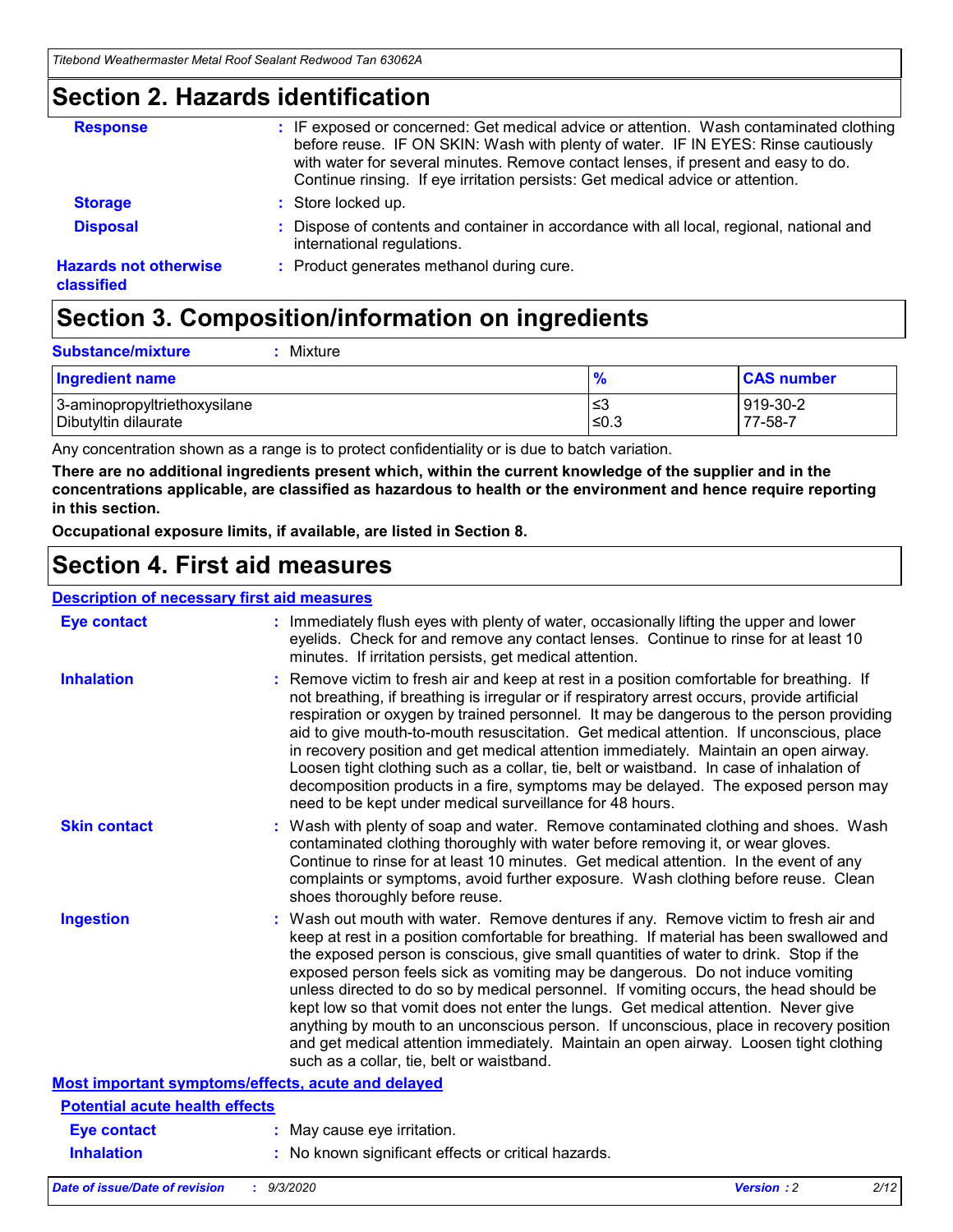| Section 4. First aid measures       |                                                                                                                                                                                                                                                                                                                                                                                                                 |  |  |
|-------------------------------------|-----------------------------------------------------------------------------------------------------------------------------------------------------------------------------------------------------------------------------------------------------------------------------------------------------------------------------------------------------------------------------------------------------------------|--|--|
| <b>Skin contact</b>                 | : May cause skin irritation.                                                                                                                                                                                                                                                                                                                                                                                    |  |  |
| <b>Ingestion</b>                    | : No known significant effects or critical hazards.                                                                                                                                                                                                                                                                                                                                                             |  |  |
| <b>Over-exposure signs/symptoms</b> |                                                                                                                                                                                                                                                                                                                                                                                                                 |  |  |
| <b>Eye contact</b>                  | : Adverse symptoms may include the following:<br>irritation<br>watering<br>redness                                                                                                                                                                                                                                                                                                                              |  |  |
| <b>Inhalation</b>                   | : Adverse symptoms may include the following:<br>reduced fetal weight<br>increase in fetal deaths<br>skeletal malformations                                                                                                                                                                                                                                                                                     |  |  |
| <b>Skin contact</b>                 | Adverse symptoms may include the following:<br>irritation<br>redness<br>reduced fetal weight<br>increase in fetal deaths<br>skeletal malformations                                                                                                                                                                                                                                                              |  |  |
| <b>Ingestion</b>                    | Adverse symptoms may include the following:<br>reduced fetal weight<br>increase in fetal deaths<br>skeletal malformations                                                                                                                                                                                                                                                                                       |  |  |
|                                     | Indication of immediate medical attention and special treatment needed, if necessary                                                                                                                                                                                                                                                                                                                            |  |  |
| <b>Notes to physician</b>           | : In case of inhalation of decomposition products in a fire, symptoms may be delayed.<br>The exposed person may need to be kept under medical surveillance for 48 hours.                                                                                                                                                                                                                                        |  |  |
| <b>Specific treatments</b>          | : No specific treatment.                                                                                                                                                                                                                                                                                                                                                                                        |  |  |
| <b>Protection of first-aiders</b>   | : No action shall be taken involving any personal risk or without suitable training. If it is<br>suspected that fumes are still present, the rescuer should wear an appropriate mask or<br>self-contained breathing apparatus. It may be dangerous to the person providing aid to<br>give mouth-to-mouth resuscitation. Wash contaminated clothing thoroughly with water<br>before removing it, or wear gloves. |  |  |

**See toxicological information (Section 11)**

### **Section 5. Fire-fighting measures**

| <b>Extinguishing media</b>                               |                                                                                                                                                                                                     |
|----------------------------------------------------------|-----------------------------------------------------------------------------------------------------------------------------------------------------------------------------------------------------|
| <b>Suitable extinguishing</b><br>media                   | : Use an extinguishing agent suitable for the surrounding fire.                                                                                                                                     |
| <b>Unsuitable extinguishing</b><br>media                 | : None known.                                                                                                                                                                                       |
| <b>Specific hazards arising</b><br>from the chemical     | : In a fire or if heated, a pressure increase will occur and the container may burst.                                                                                                               |
| <b>Hazardous thermal</b><br>decomposition products       | : Decomposition products may include the following materials:<br>carbon dioxide<br>carbon monoxide<br>nitrogen oxides<br>metal oxide/oxides                                                         |
| <b>Special protective actions</b><br>for fire-fighters   | : Promptly isolate the scene by removing all persons from the vicinity of the incident if<br>there is a fire. No action shall be taken involving any personal risk or without suitable<br>training. |
| <b>Special protective</b><br>equipment for fire-fighters | Fire-fighters should wear appropriate protective equipment and self-contained breathing<br>apparatus (SCBA) with a full face-piece operated in positive pressure mode.                              |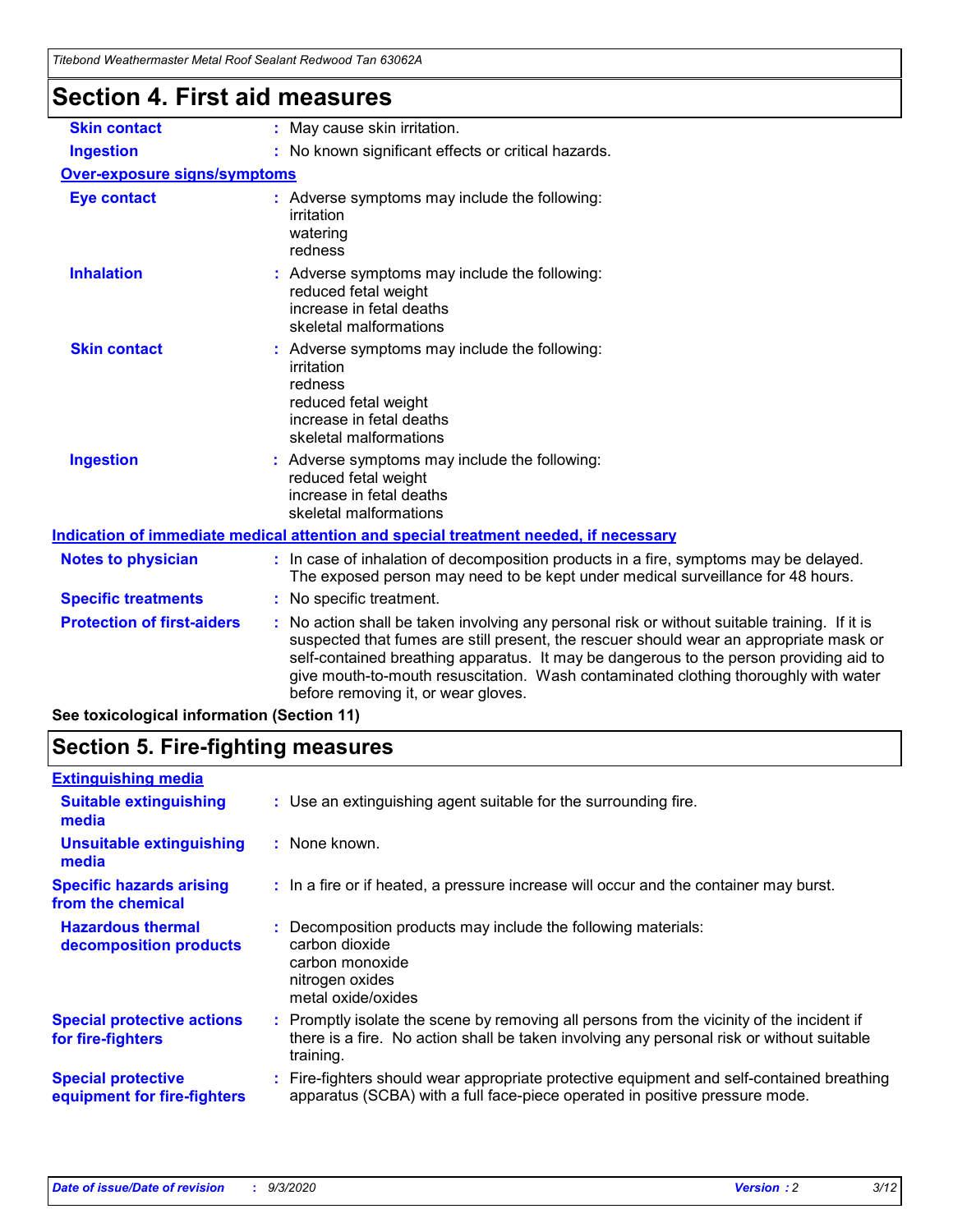### **Section 6. Accidental release measures**

|                                                              | Personal precautions, protective equipment and emergency procedures                                                                                                                                                                                                                                                                                                                                                                                                                                                                                                                                                                                                                                          |  |  |  |
|--------------------------------------------------------------|--------------------------------------------------------------------------------------------------------------------------------------------------------------------------------------------------------------------------------------------------------------------------------------------------------------------------------------------------------------------------------------------------------------------------------------------------------------------------------------------------------------------------------------------------------------------------------------------------------------------------------------------------------------------------------------------------------------|--|--|--|
| For non-emergency<br>personnel                               | : No action shall be taken involving any personal risk or without suitable training.<br>Evacuate surrounding areas. Keep unnecessary and unprotected personnel from<br>entering. Do not touch or walk through spilled material. Avoid breathing vapor or mist.<br>Provide adequate ventilation. Wear appropriate respirator when ventilation is<br>inadequate. Put on appropriate personal protective equipment.                                                                                                                                                                                                                                                                                             |  |  |  |
| For emergency responders                                     | : If specialized clothing is required to deal with the spillage, take note of any information in<br>Section 8 on suitable and unsuitable materials. See also the information in "For non-<br>emergency personnel".                                                                                                                                                                                                                                                                                                                                                                                                                                                                                           |  |  |  |
| <b>Environmental precautions</b>                             | : Avoid dispersal of spilled material and runoff and contact with soil, waterways, drains<br>and sewers. Inform the relevant authorities if the product has caused environmental<br>pollution (sewers, waterways, soil or air).                                                                                                                                                                                                                                                                                                                                                                                                                                                                              |  |  |  |
| <b>Methods and materials for containment and cleaning up</b> |                                                                                                                                                                                                                                                                                                                                                                                                                                                                                                                                                                                                                                                                                                              |  |  |  |
| <b>Small spill</b>                                           | : Stop leak if without risk. Move containers from spill area. Dilute with water and mop up<br>if water-soluble. Alternatively, or if water-insoluble, absorb with an inert dry material and<br>place in an appropriate waste disposal container. Dispose of via a licensed waste<br>disposal contractor.                                                                                                                                                                                                                                                                                                                                                                                                     |  |  |  |
| <b>Large spill</b>                                           | : Stop leak if without risk. Move containers from spill area. Approach release from<br>upwind. Prevent entry into sewers, water courses, basements or confined areas. Wash<br>spillages into an effluent treatment plant or proceed as follows. Contain and collect<br>spillage with non-combustible, absorbent material e.g. sand, earth, vermiculite or<br>diatomaceous earth and place in container for disposal according to local regulations<br>(see Section 13). Dispose of via a licensed waste disposal contractor. Contaminated<br>absorbent material may pose the same hazard as the spilled product. Note: see<br>Section 1 for emergency contact information and Section 13 for waste disposal. |  |  |  |

### **Section 7. Handling and storage**

#### **Precautions for safe handling**

| <b>Protective measures</b>                                                       | : Put on appropriate personal protective equipment (see Section 8). Persons with a<br>history of skin sensitization problems should not be employed in any process in which<br>this product is used. Avoid exposure - obtain special instructions before use. Avoid<br>exposure during pregnancy. Do not handle until all safety precautions have been read<br>and understood. Do not get in eyes or on skin or clothing. Do not ingest. Avoid<br>breathing vapor or mist. If during normal use the material presents a respiratory hazard,<br>use only with adequate ventilation or wear appropriate respirator. Keep in the original<br>container or an approved alternative made from a compatible material, kept tightly<br>closed when not in use. Empty containers retain product residue and can be hazardous.<br>Do not reuse container. |
|----------------------------------------------------------------------------------|--------------------------------------------------------------------------------------------------------------------------------------------------------------------------------------------------------------------------------------------------------------------------------------------------------------------------------------------------------------------------------------------------------------------------------------------------------------------------------------------------------------------------------------------------------------------------------------------------------------------------------------------------------------------------------------------------------------------------------------------------------------------------------------------------------------------------------------------------|
| <b>Advice on general</b><br>occupational hygiene                                 | : Eating, drinking and smoking should be prohibited in areas where this material is<br>handled, stored and processed. Workers should wash hands and face before eating,<br>drinking and smoking. Remove contaminated clothing and protective equipment before<br>entering eating areas. See also Section 8 for additional information on hygiene<br>measures.                                                                                                                                                                                                                                                                                                                                                                                                                                                                                    |
| <b>Conditions for safe storage,</b><br>including any<br><i>incompatibilities</i> | Store between the following temperatures: 0 to 120°C (32 to 248°F). Store in<br>accordance with local regulations. Store in original container protected from direct<br>sunlight in a dry, cool and well-ventilated area, away from incompatible materials (see<br>Section 10) and food and drink. Store locked up. Keep container tightly closed and<br>sealed until ready for use. Containers that have been opened must be carefully<br>resealed and kept upright to prevent leakage. Do not store in unlabeled containers.<br>Use appropriate containment to avoid environmental contamination. See Section 10 for<br>incompatible materials before handling or use.                                                                                                                                                                         |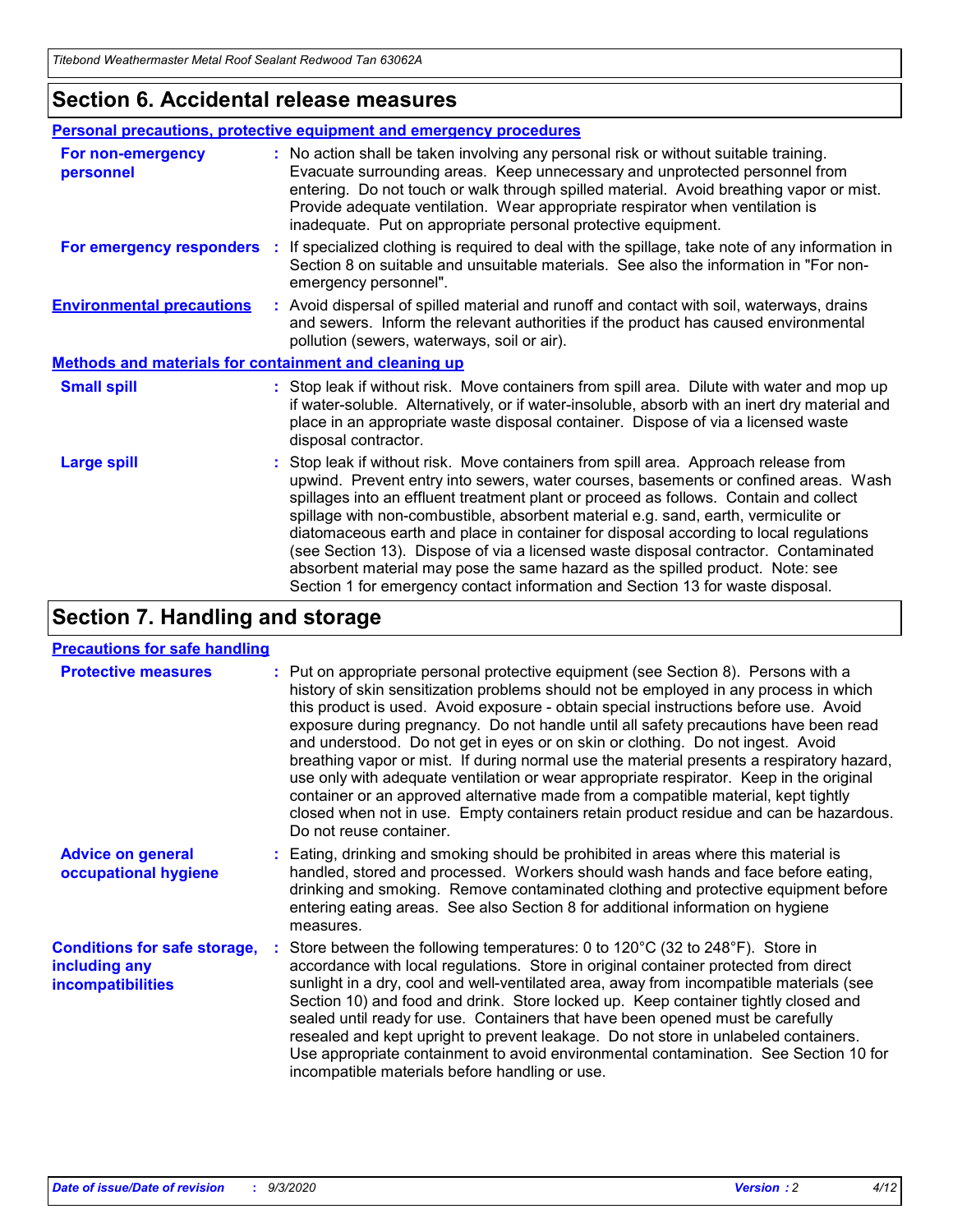# **Section 8. Exposure controls/personal protection**

#### **Control parameters**

#### **Occupational exposure limits**

| <b>Ingredient name</b>                               |    |                        | <b>Exposure limits</b>                                                                                                                                                                                                                                                                                                                                                                                                                                                                                                                                                                                                 |
|------------------------------------------------------|----|------------------------|------------------------------------------------------------------------------------------------------------------------------------------------------------------------------------------------------------------------------------------------------------------------------------------------------------------------------------------------------------------------------------------------------------------------------------------------------------------------------------------------------------------------------------------------------------------------------------------------------------------------|
| 3-aminopropyltriethoxysilane<br>Dibutyltin dilaurate |    |                        | None.<br>ACGIH TLV (United States, 3/2020). Absorbed through skin.<br>Notes: as Sn<br>TWA: $0.1 \text{ mg/m}^3$ , (as Sn) 8 hours.<br>STEL: 0.2 mg/m <sup>3</sup> , (as Sn) 15 minutes.<br>NIOSH REL (United States, 10/2016). Absorbed through skin.<br>Notes: as Sn<br>TWA: 0.1 mg/m <sup>3</sup> , (as Sn) 10 hours.<br>OSHA PEL (United States, 5/2018). Notes: as Sn<br>TWA: $0.1 \text{ mg/m}^3$ , (as Sn) 8 hours.<br>OSHA PEL 1989 (United States, 3/1989). Absorbed through skin.<br>Notes: measured as Sn<br>TWA: 0.1 mg/m <sup>3</sup> , (measured as Sn) 8 hours. Form: Organic                            |
| <b>Appropriate engineering</b><br>controls           |    |                        | : If user operations generate dust, fumes, gas, vapor or mist, use process enclosures,<br>local exhaust ventilation or other engineering controls to keep worker exposure to<br>airborne contaminants below any recommended or statutory limits.                                                                                                                                                                                                                                                                                                                                                                       |
| <b>Environmental exposure</b><br>controls            |    |                        | Emissions from ventilation or work process equipment should be checked to ensure<br>they comply with the requirements of environmental protection legislation. In some<br>cases, fume scrubbers, filters or engineering modifications to the process equipment<br>will be necessary to reduce emissions to acceptable levels.                                                                                                                                                                                                                                                                                          |
| <b>Individual protection measures</b>                |    |                        |                                                                                                                                                                                                                                                                                                                                                                                                                                                                                                                                                                                                                        |
| <b>Hygiene measures</b>                              |    |                        | : Wash hands, forearms and face thoroughly after handling chemical products, before<br>eating, smoking and using the lavatory and at the end of the working period.<br>Appropriate techniques should be used to remove potentially contaminated clothing.<br>Contaminated work clothing should not be allowed out of the workplace. Wash<br>contaminated clothing before reusing. Ensure that eyewash stations and safety<br>showers are close to the workstation location.                                                                                                                                            |
| <b>Eye/face protection</b>                           |    |                        | : Safety eyewear complying with an approved standard should be used when a risk<br>assessment indicates this is necessary to avoid exposure to liquid splashes, mists,<br>gases or dusts. If contact is possible, the following protection should be worn, unless<br>the assessment indicates a higher degree of protection: chemical splash goggles.                                                                                                                                                                                                                                                                  |
| <b>Skin protection</b>                               |    |                        |                                                                                                                                                                                                                                                                                                                                                                                                                                                                                                                                                                                                                        |
| <b>Hand protection</b>                               |    |                        | : Chemical-resistant, impervious gloves complying with an approved standard should be<br>worn at all times when handling chemical products if a risk assessment indicates this is<br>necessary. Considering the parameters specified by the glove manufacturer, check<br>during use that the gloves are still retaining their protective properties. It should be<br>noted that the time to breakthrough for any glove material may be different for different<br>glove manufacturers. In the case of mixtures, consisting of several substances, the<br>protection time of the gloves cannot be accurately estimated. |
| <b>Body protection</b>                               |    | handling this product. | Personal protective equipment for the body should be selected based on the task being<br>performed and the risks involved and should be approved by a specialist before                                                                                                                                                                                                                                                                                                                                                                                                                                                |
| <b>Other skin protection</b>                         |    |                        | : Appropriate footwear and any additional skin protection measures should be selected<br>based on the task being performed and the risks involved and should be approved by a<br>specialist before handling this product.                                                                                                                                                                                                                                                                                                                                                                                              |
| <b>Respiratory protection</b>                        | ÷. | aspects of use.        | Based on the hazard and potential for exposure, select a respirator that meets the<br>appropriate standard or certification. Respirators must be used according to a<br>respiratory protection program to ensure proper fitting, training, and other important                                                                                                                                                                                                                                                                                                                                                         |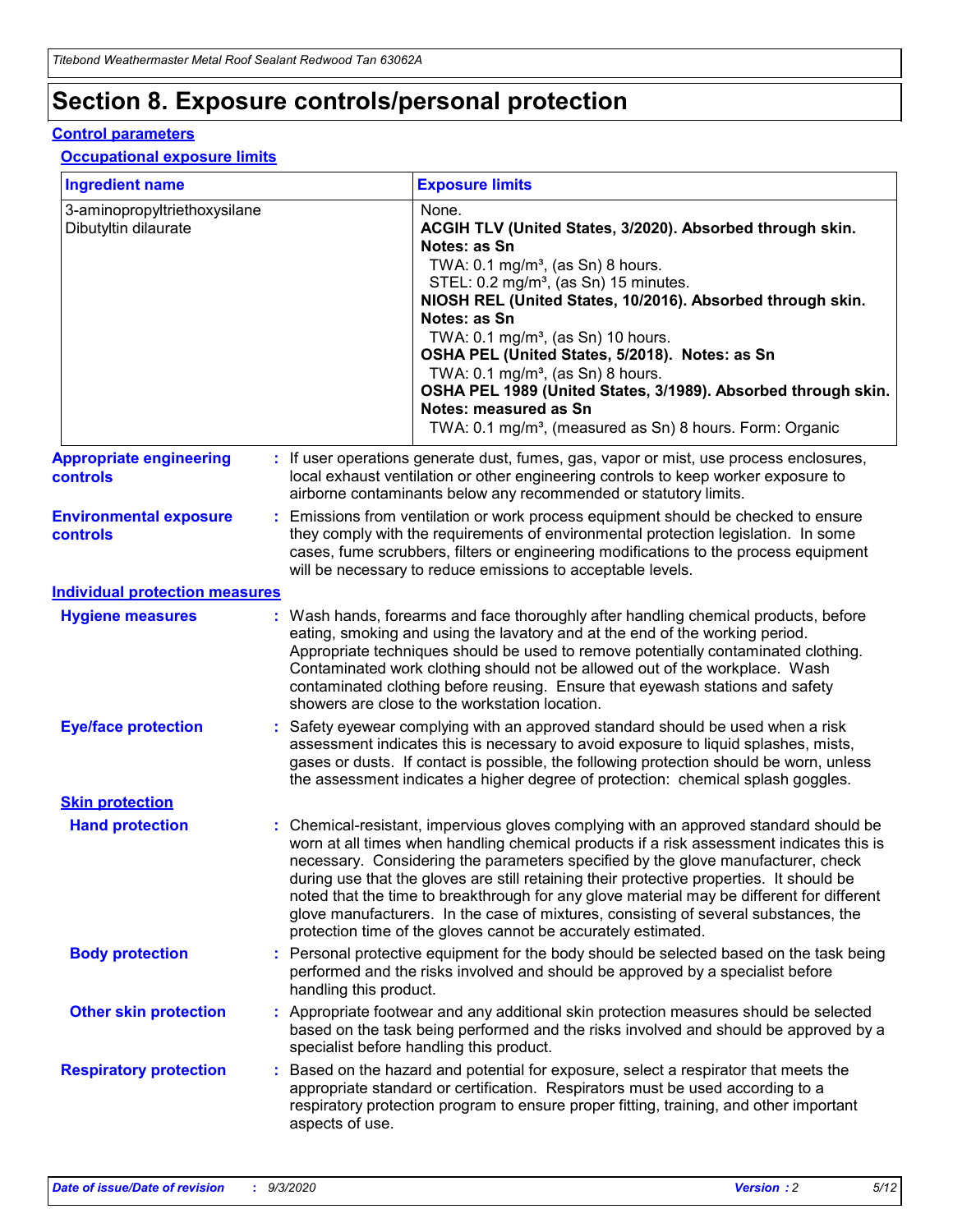### **Section 9. Physical and chemical properties**

#### **Appearance**

| <b>Physical state</b>                                  | : Liquid. [Paste.]                                              |
|--------------------------------------------------------|-----------------------------------------------------------------|
| Color                                                  | Red.                                                            |
| Odor                                                   | Characteristic.                                                 |
| <b>Odor threshold</b>                                  | Not available.                                                  |
| pH                                                     | Not applicable.                                                 |
| <b>Melting point</b>                                   | Not available.                                                  |
| <b>Boiling point</b>                                   | : $>200^{\circ}$ C ( $>392^{\circ}$ F)                          |
| <b>Flash point</b>                                     | Closed cup: >200°C (>392°F) [Setaflash.]                        |
| <b>Evaporation rate</b>                                | $:$ >1 (butyl acetate = 1)                                      |
| <b>Flammability (solid, gas)</b>                       | : Not available.                                                |
| <b>Lower and upper explosive</b><br>(flammable) limits | : Not available.                                                |
| <b>VOC (less water, less)</b><br>exempt solvents)      | $: 0$ g/l                                                       |
| <b>Volatility</b>                                      | $: 0\%$ (w/w)                                                   |
| <b>Vapor density</b>                                   | Not available.                                                  |
| <b>Relative density</b>                                | $\frac{1}{2}$ 2.432                                             |
| <b>Solubility</b>                                      | Insoluble in the following materials: cold water and hot water. |
| <b>Solubility in water</b>                             | Not available.                                                  |
| <b>Partition coefficient: n-</b><br>octanol/water      | : Not available.                                                |
| <b>Auto-ignition temperature</b>                       | : Not available.                                                |
| <b>Decomposition temperature</b>                       | : Not available.                                                |
| <b>Viscosity</b>                                       | : Not available.                                                |

### **Section 10. Stability and reactivity**

| <b>Reactivity</b>                            |    | : No specific test data related to reactivity available for this product or its ingredients.            |
|----------------------------------------------|----|---------------------------------------------------------------------------------------------------------|
| <b>Chemical stability</b>                    |    | : The product is stable.                                                                                |
| <b>Possibility of hazardous</b><br>reactions |    | : Under normal conditions of storage and use, hazardous reactions will not occur.                       |
| <b>Conditions to avoid</b>                   |    | : No specific data.                                                                                     |
| <b>Incompatible materials</b>                | ٠. | No specific data.                                                                                       |
| <b>Hazardous decomposition</b><br>products   | ÷. | Under normal conditions of storage and use, hazardous decomposition products should<br>not be produced. |

# **Section 11. Toxicological information**

#### **Information on toxicological effects**

#### **Acute toxicity**

| <b>Product/ingredient name</b> | <b>Result</b>           | <b>Species</b> | <b>Dose</b>                | <b>Exposure</b> |
|--------------------------------|-------------------------|----------------|----------------------------|-----------------|
| 3-aminopropyltriethoxysilane   | <b>ILD50 Dermal</b>     | Rabbit         | 4.29 g/kg                  |                 |
| Dibutyltin dilaurate           | ILD50 Oral<br>LD50 Oral | Rat<br>Rat     | $1.57$ g/kg<br>175 $mg/kg$ |                 |
|                                |                         |                |                            |                 |

**Irritation/Corrosion**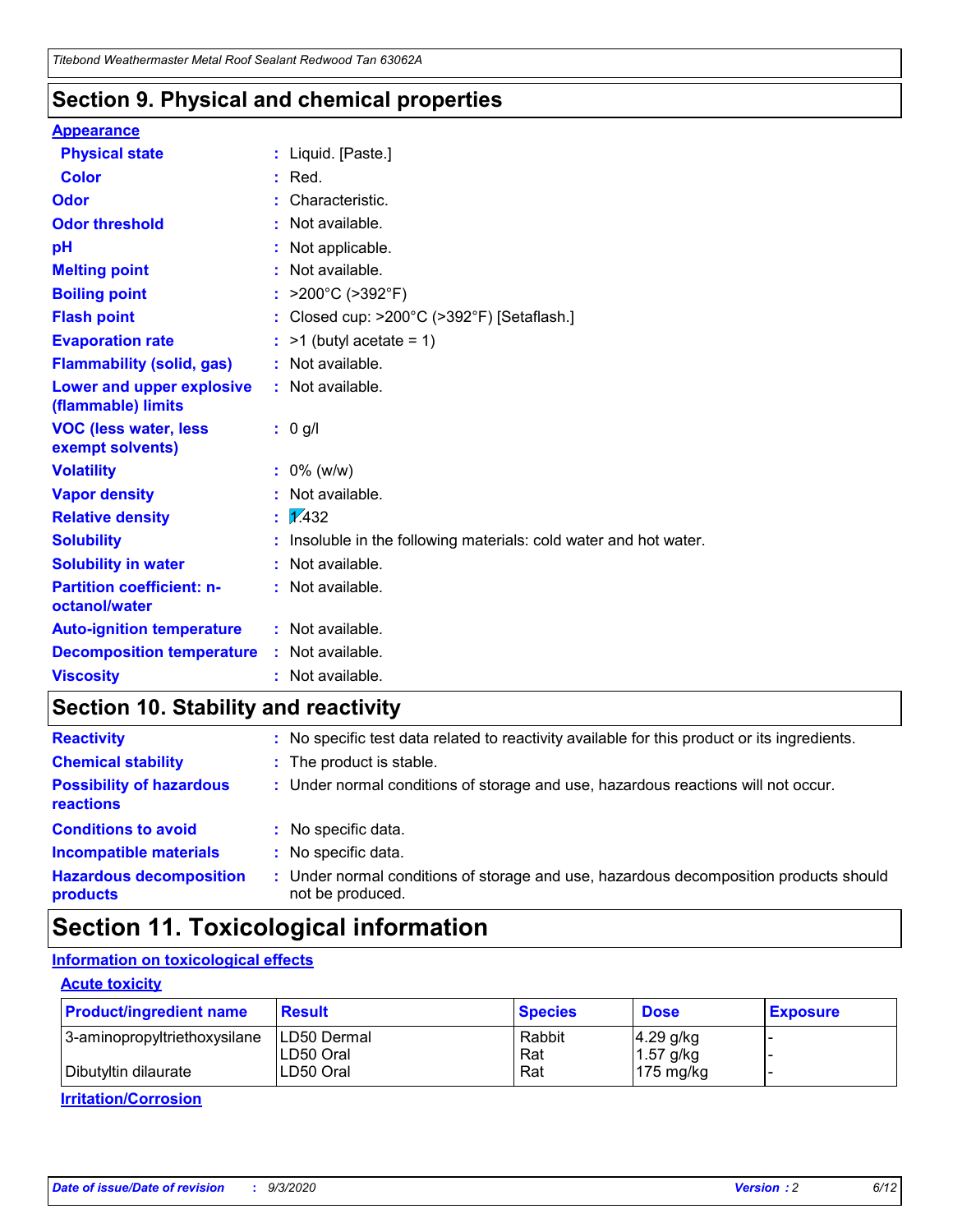# **Section 11. Toxicological information**

| <b>Product/ingredient name</b> | <b>Result</b>            | <b>Species</b> | <b>Score</b> | <b>Exposure</b>    | <b>Observation</b> |
|--------------------------------|--------------------------|----------------|--------------|--------------------|--------------------|
| 3-aminopropyltriethoxysilane   | Eyes - Mild irritant     | Rabbit         |              | $100$ mg           |                    |
|                                | Eyes - Severe irritant   | Rabbit         |              | 24 hours 750       |                    |
|                                |                          |                |              | ug                 |                    |
|                                | Skin - Severe irritant   | Rabbit         |              | 24 hours 5         | -                  |
| Dibutyltin dilaurate           | Eyes - Moderate irritant | Rabbit         |              | mg<br>24 hours 100 |                    |
|                                |                          |                |              | mg                 |                    |
|                                | Skin - Severe irritant   | Rabbit         |              | 500 mg             | -                  |

#### **Sensitization**

Not available.

#### **Mutagenicity**

Not available.

#### **Carcinogenicity**

Not available.

#### **Reproductive toxicity**

Not available.

#### **Teratogenicity**

Not available.

#### **Specific target organ toxicity (single exposure)**

Not available.

#### **Specific target organ toxicity (repeated exposure)**

| <b>Name</b>                                                                         |                                                                            | <b>Category</b>                                     | <b>Route of</b><br>exposure | <b>Target organs</b> |  |
|-------------------------------------------------------------------------------------|----------------------------------------------------------------------------|-----------------------------------------------------|-----------------------------|----------------------|--|
| Dibutyltin dilaurate                                                                |                                                                            | Category 1                                          |                             | respiratory system   |  |
| <b>Aspiration hazard</b><br>Not available.                                          |                                                                            |                                                     |                             |                      |  |
| <b>Information on the likely</b><br>routes of exposure                              | : Not available.                                                           |                                                     |                             |                      |  |
| <b>Potential acute health effects</b>                                               |                                                                            |                                                     |                             |                      |  |
| <b>Eye contact</b>                                                                  | : May cause eye irritation.                                                |                                                     |                             |                      |  |
| <b>Inhalation</b>                                                                   |                                                                            | : No known significant effects or critical hazards. |                             |                      |  |
| <b>Skin contact</b>                                                                 |                                                                            | : May cause skin irritation.                        |                             |                      |  |
| <b>Ingestion</b>                                                                    |                                                                            | : No known significant effects or critical hazards. |                             |                      |  |
| <b>Symptoms related to the physical, chemical and toxicological characteristics</b> |                                                                            |                                                     |                             |                      |  |
| <b>Eye contact</b>                                                                  | irritation<br>watering<br>redness                                          | : Adverse symptoms may include the following:       |                             |                      |  |
| <b>Inhalation</b>                                                                   | reduced fetal weight<br>increase in fetal deaths<br>skeletal malformations | : Adverse symptoms may include the following:       |                             |                      |  |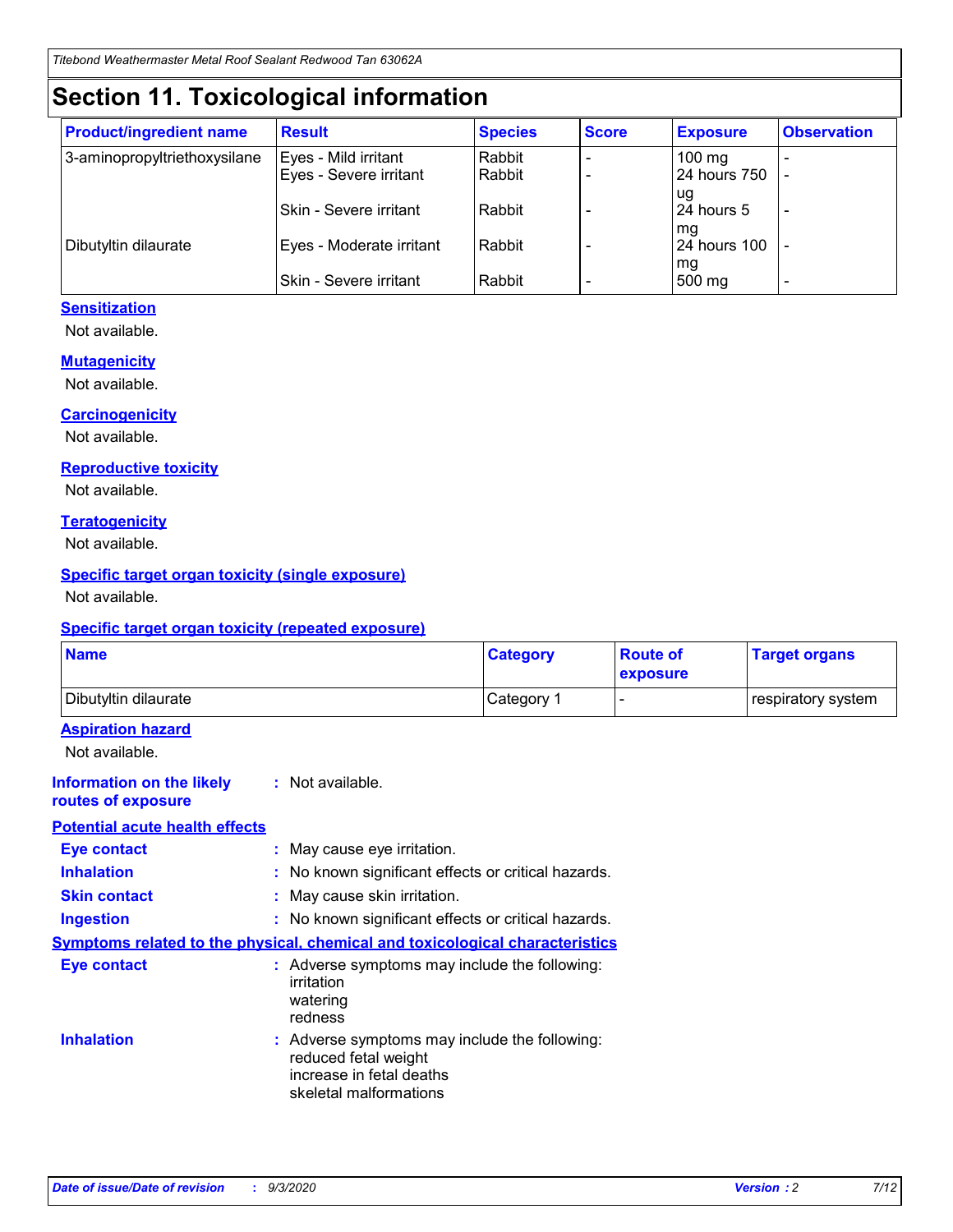*Titebond Weathermaster Metal Roof Sealant Redwood Tan 63062A*

# **Section 11. Toxicological information**

| <b>Skin contact</b>                     | : Adverse symptoms may include the following:<br>irritation                                                                 |  |
|-----------------------------------------|-----------------------------------------------------------------------------------------------------------------------------|--|
|                                         | redness                                                                                                                     |  |
|                                         | reduced fetal weight<br>increase in fetal deaths                                                                            |  |
|                                         | skeletal malformations                                                                                                      |  |
| <b>Ingestion</b>                        | : Adverse symptoms may include the following:<br>reduced fetal weight<br>increase in fetal deaths<br>skeletal malformations |  |
|                                         | Delayed and immediate effects and also chronic effects from short and long term exposure                                    |  |
| <b>Short term exposure</b>              |                                                                                                                             |  |
| <b>Potential immediate</b><br>effects   | : Not available.                                                                                                            |  |
| <b>Potential delayed effects</b>        | : Not available.                                                                                                            |  |
| <b>Long term exposure</b>               |                                                                                                                             |  |
| <b>Potential immediate</b><br>effects   | : Not available.                                                                                                            |  |
| <b>Potential delayed effects</b>        | : Not available.                                                                                                            |  |
| <b>Potential chronic health effects</b> |                                                                                                                             |  |
| Not available.                          |                                                                                                                             |  |
| <b>General</b>                          | : Once sensitized, a severe allergic reaction may occur when subsequently exposed to<br>very low levels.                    |  |
| <b>Carcinogenicity</b>                  | : No known significant effects or critical hazards.                                                                         |  |
| <b>Mutagenicity</b>                     | : No known significant effects or critical hazards.                                                                         |  |
| <b>Teratogenicity</b>                   | May damage the unborn child.                                                                                                |  |
| <b>Developmental effects</b>            | : No known significant effects or critical hazards.                                                                         |  |
| <b>Fertility effects</b>                | : May damage fertility.                                                                                                     |  |
| <b>Numerical measures of toxicity</b>   |                                                                                                                             |  |
| <b>Acute toxicity estimates</b>         |                                                                                                                             |  |
| والمادانون والملا                       |                                                                                                                             |  |

Not available.

# **Section 12. Ecological information**

#### **Toxicity**

| <b>Product/ingredient name</b> | <b>Result</b>                                       | <b>Species</b>               | <b>Exposure</b>       |
|--------------------------------|-----------------------------------------------------|------------------------------|-----------------------|
| Dibutyltin dilaurate           | $ CC50>3$ mg/l<br>Chronic EC10 > 2 mg/l Fresh water | Algae<br>Algae - Desmodesmus | 72 hours<br>196 hours |
|                                |                                                     | <b>I</b> subspicatus         |                       |

#### **Persistence and degradability**

| <b>Product/ingredient name</b> | <b>Test</b>                                                                    | <b>Result</b>  |                   | <b>Dose</b> | <b>Inoculum</b>         |
|--------------------------------|--------------------------------------------------------------------------------|----------------|-------------------|-------------|-------------------------|
| Dibutyltin dilaurate           | OECD 301F<br>Ready<br>Biodegradability -<br>Manometric<br>Respirometry<br>Test | 23 % - 28 days |                   |             |                         |
| <b>Product/ingredient name</b> | <b>Aquatic half-life</b>                                                       |                | <b>Photolysis</b> |             | <b>Biodegradability</b> |
| Dibutyltin dilaurate           |                                                                                |                |                   |             | <b>Inherent</b>         |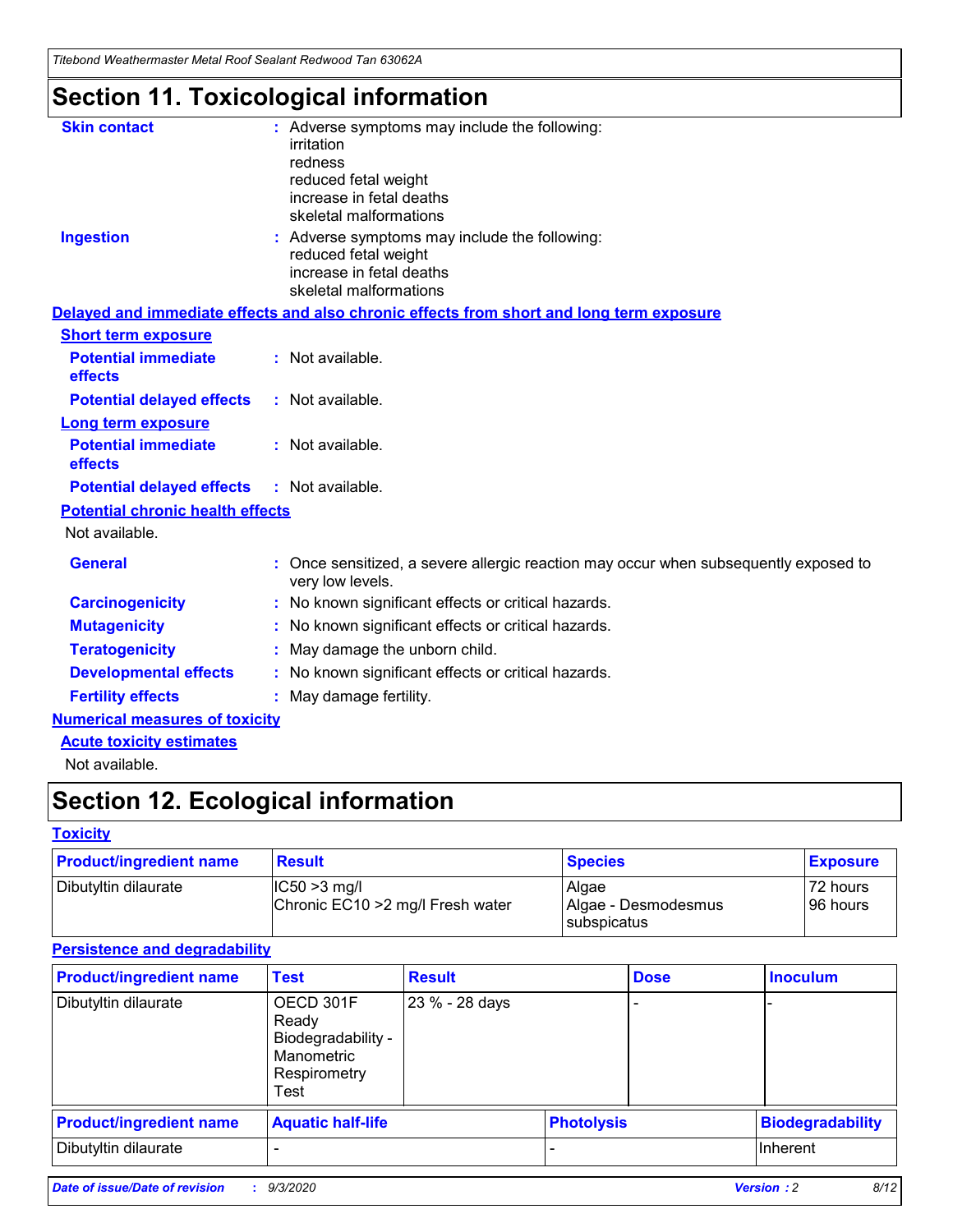# **Section 12. Ecological information**

#### **Bioaccumulative potential**

| <b>Product/ingredient name</b> | $LoaPow$ | <b>BCF</b> | <b>Potential</b> |
|--------------------------------|----------|------------|------------------|
| 3-aminopropyltriethoxysilane   | 1.7      | 3.4        | low              |
| Dibutyltin dilaurate           | 4.44     | 2.91       | low              |

#### **Mobility in soil**

| <b>Soil/water partition</b> |  | : Not available. |
|-----------------------------|--|------------------|
|-----------------------------|--|------------------|

**Other adverse effects** : No known significant effects or critical hazards.

### **Section 13. Disposal considerations**

**Disposal methods :**

**coefficient (KOC)**

The generation of waste should be avoided or minimized wherever possible. Disposal of this product, solutions and any by-products should at all times comply with the requirements of environmental protection and waste disposal legislation and any regional local authority requirements. Dispose of surplus and non-recyclable products via a licensed waste disposal contractor. Waste should not be disposed of untreated to the sewer unless fully compliant with the requirements of all authorities with jurisdiction. Waste packaging should be recycled. Incineration or landfill should only be considered when recycling is not feasible. This material and its container must be disposed of in a safe way. Care should be taken when handling emptied containers that have not been cleaned or rinsed out. Empty containers or liners may retain some product residues. Avoid dispersal of spilled material and runoff and contact with soil, waterways, drains and sewers.

### **Section 14. Transport information**

|                                      | <b>DOT</b><br><b>Classification</b> | <b>TDG</b><br><b>Classification</b> | <b>Mexico</b><br><b>Classification</b> | <b>ADR/RID</b>           | <b>IMDG</b>              | <b>IATA</b>    |
|--------------------------------------|-------------------------------------|-------------------------------------|----------------------------------------|--------------------------|--------------------------|----------------|
| <b>UN number</b>                     | Not regulated.                      | Not regulated.                      | Not regulated.                         | Not regulated.           | Not regulated.           | Not regulated. |
| <b>UN proper</b><br>shipping name    |                                     |                                     |                                        |                          |                          |                |
| <b>Transport</b><br>hazard class(es) |                                     | $\overline{\phantom{0}}$            | $\qquad \qquad \blacksquare$           | $\overline{\phantom{0}}$ | $\overline{\phantom{0}}$ |                |
| <b>Packing group</b>                 |                                     |                                     |                                        |                          |                          |                |
| <b>Environmental</b><br>hazards      | No.                                 | No.                                 | No.                                    | No.                      | No.                      | No.            |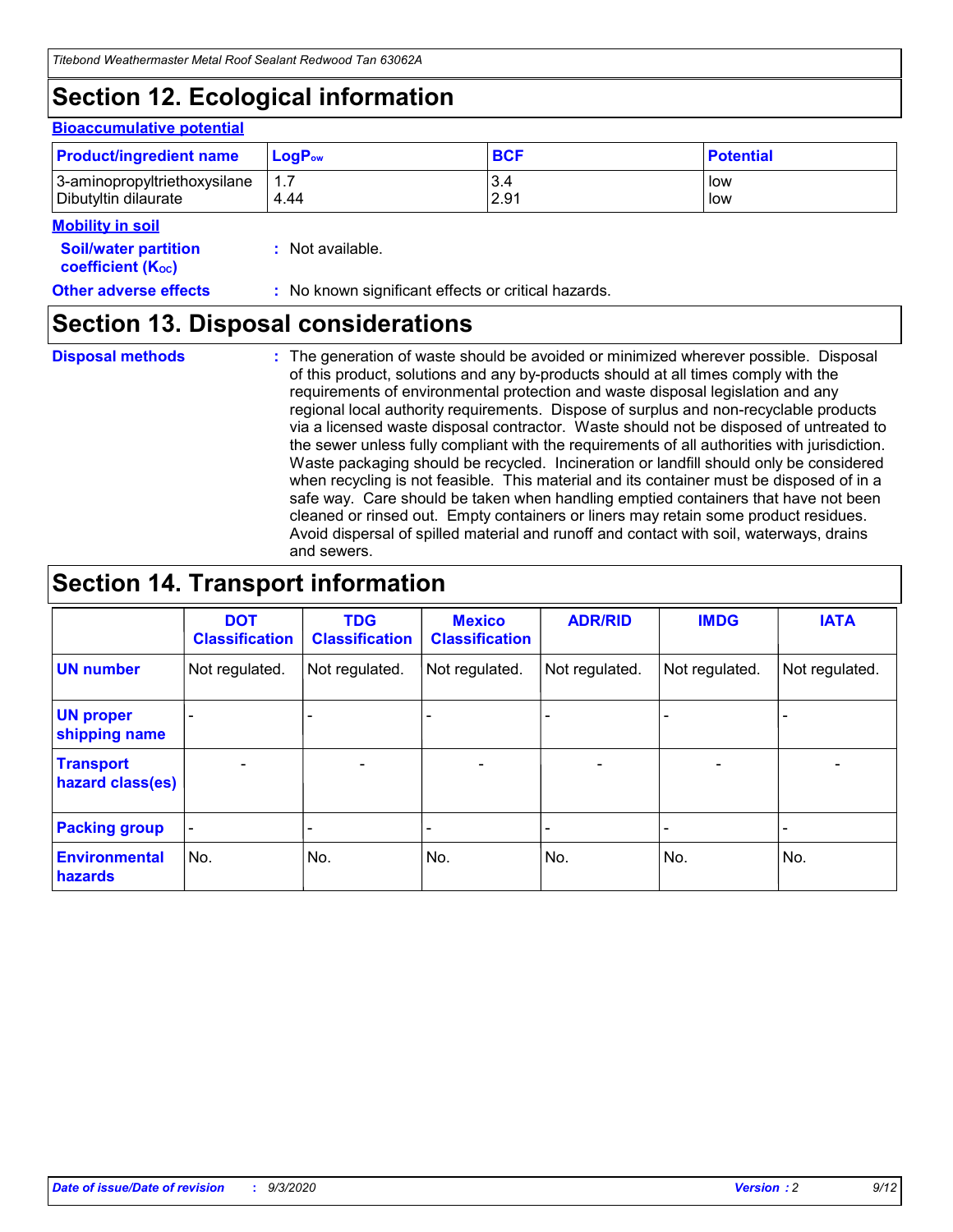### **Section 15. Regulatory information**

#### **U.S. Federal regulations**

#### **SARA 302/304**

#### **Composition/information on ingredients**

No products were found.

| SARA 304 RQ | Not applicable. |
|-------------|-----------------|
|             |                 |

#### **SARA 311/312**

#### **Classification :** EYE IRRITATION - Category 2B SKIN SENSITIZATION - Category 1 TOXIC TO REPRODUCTION - Category 1B HNOC - Product generates methanol during cure.

#### **Composition/information on ingredients**

| <b>Name</b>                  | $\frac{9}{6}$ | <b>Classification</b>                                                                                                                                                                                                                                                                                      |
|------------------------------|---------------|------------------------------------------------------------------------------------------------------------------------------------------------------------------------------------------------------------------------------------------------------------------------------------------------------------|
| 3-aminopropyltriethoxysilane | $\leq$ 3      | <b>FLAMMABLE LIQUIDS - Category 4</b><br><b>ACUTE TOXICITY (oral) - Category 4</b><br><b>SKIN IRRITATION - Category 2</b><br>EYE IRRITATION - Category 2A                                                                                                                                                  |
| Dibutyltin dilaurate         | ≤0.3          | <b>ACUTE TOXICITY (oral) - Category 3</b><br>SKIN CORROSION - Category 1C<br>SERIOUS EYE DAMAGE - Category 1<br>SKIN SENSITIZATION - Category 1<br><b>GERM CELL MUTAGENICITY - Category 2</b><br>TOXIC TO REPRODUCTION - Category 1B<br>SPECIFIC TARGET ORGAN TOXICITY (REPEATED<br>EXPOSURE) - Category 1 |

#### **State regulations**

**Massachusetts :**

: None of the components are listed.

**New York :** None of the components are listed. **New Jersey :** None of the components are listed.

**Pennsylvania :** None of the components are listed.

#### **California Prop. 65**

WARNING: This product can expose you to methanol, which is known to the State of California to cause birth defects or other reproductive harm. For more information go to www.P65Warnings.ca.gov.

| Ingredient name | No significant risk<br>level | <b>Maximum</b><br>acceptable dosage<br><b>level</b> |
|-----------------|------------------------------|-----------------------------------------------------|
| l methanol      |                              | Yes.                                                |

#### **International regulations**

**Chemical Weapon Convention List Schedules I, II & III Chemicals** Not listed.

#### **Montreal Protocol**

Not listed.

**Stockholm Convention on Persistent Organic Pollutants**

Not listed.

#### **UNECE Aarhus Protocol on POPs and Heavy Metals** Not listed.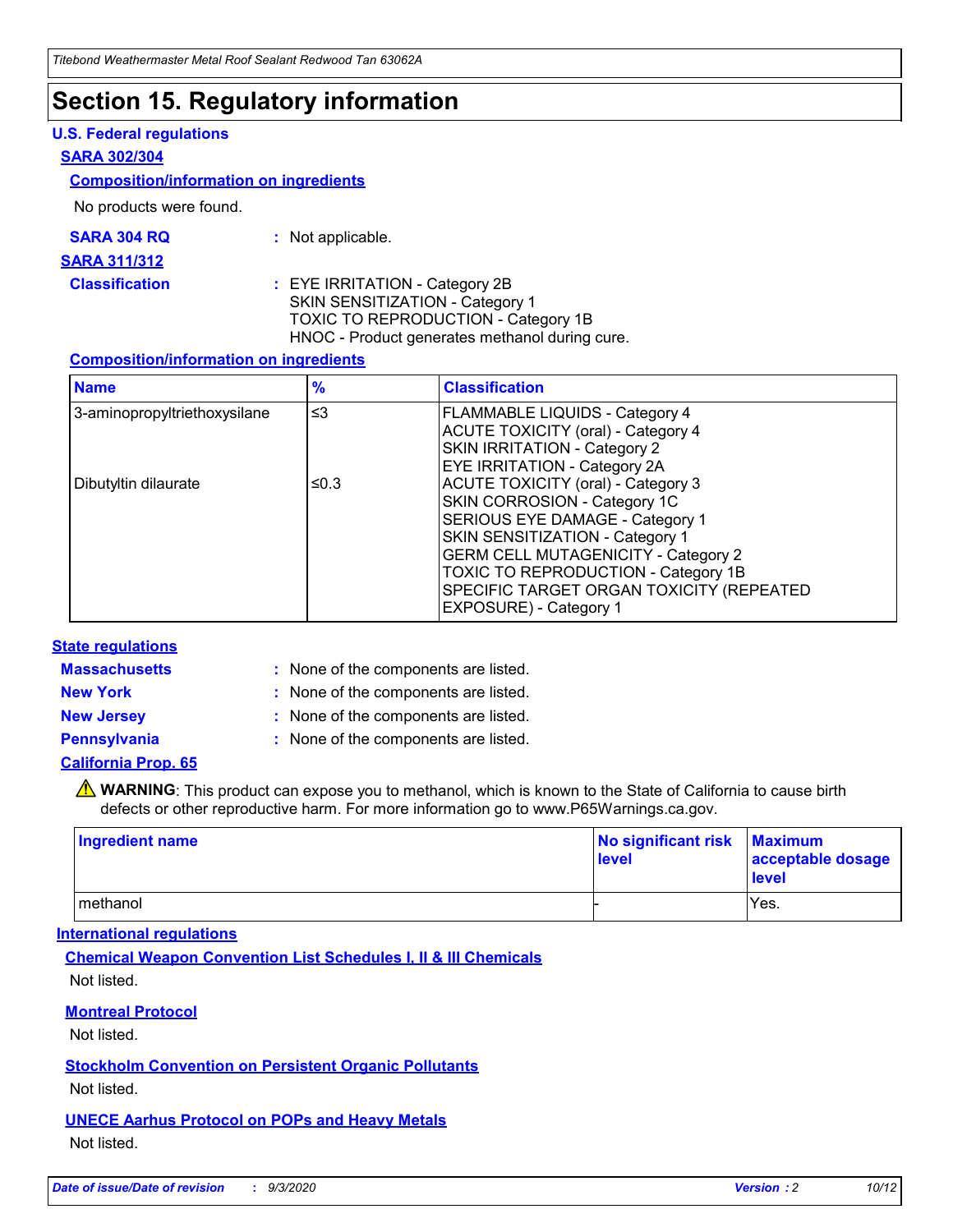### **Section 15. Regulatory information**

#### **Inventory list**

**China :** Not determined.

**United States TSCA 8(b) inventory**

**:** All components are active or exempted.

# **Section 16. Other information**

**Hazardous Material Information System (U.S.A.)**



**Caution: HMIS® ratings are based on a 0-4 rating scale, with 0 representing minimal hazards or risks, and 4 representing significant hazards or risks. Although HMIS® ratings and the associated label are not required on SDSs or products leaving a facility under 29 CFR 1910.1200, the preparer may choose to provide them. HMIS® ratings are to be used with a fully implemented HMIS® program. HMIS® is a registered trademark and service mark of the American Coatings Association, Inc.**

**The customer is responsible for determining the PPE code for this material. For more information on HMIS® Personal Protective Equipment (PPE) codes, consult the HMIS® Implementation Manual.**

**National Fire Protection Association (U.S.A.)**



**Reprinted with permission from NFPA 704-2001, Identification of the Hazards of Materials for Emergency Response Copyright ©1997, National Fire Protection Association, Quincy, MA 02269. This reprinted material is not the complete and official position of the National Fire Protection Association, on the referenced subject which is represented only by the standard in its entirety.**

**Copyright ©2001, National Fire Protection Association, Quincy, MA 02269. This warning system is intended to be interpreted and applied only by properly trained individuals to identify fire, health and reactivity hazards of chemicals. The user is referred to certain limited number of chemicals with recommended classifications in NFPA 49 and NFPA 325, which would be used as a guideline only. Whether the chemicals are classified by NFPA or not, anyone using the 704 systems to classify chemicals does so at their own risk.**

#### **Procedure used to derive the classification**

| <b>Classification</b>                                                                                         | <b>Justification</b>                                  |
|---------------------------------------------------------------------------------------------------------------|-------------------------------------------------------|
| <b>EYE IRRITATION - Category 2B</b><br>SKIN SENSITIZATION - Category 1<br>TOXIC TO REPRODUCTION - Category 1B | Expert judgment<br>Expert judgment<br>Expert judgment |
| <b>History</b>                                                                                                |                                                       |

| <b>Date of printing</b>           | : 4/22/2022 |
|-----------------------------------|-------------|
| Date of issue/Date of<br>revision | : 9/3/2020  |
| Date of previous issue            | : 9/3/2020  |
| <b>Version</b>                    | $\cdot$ 2   |
|                                   |             |